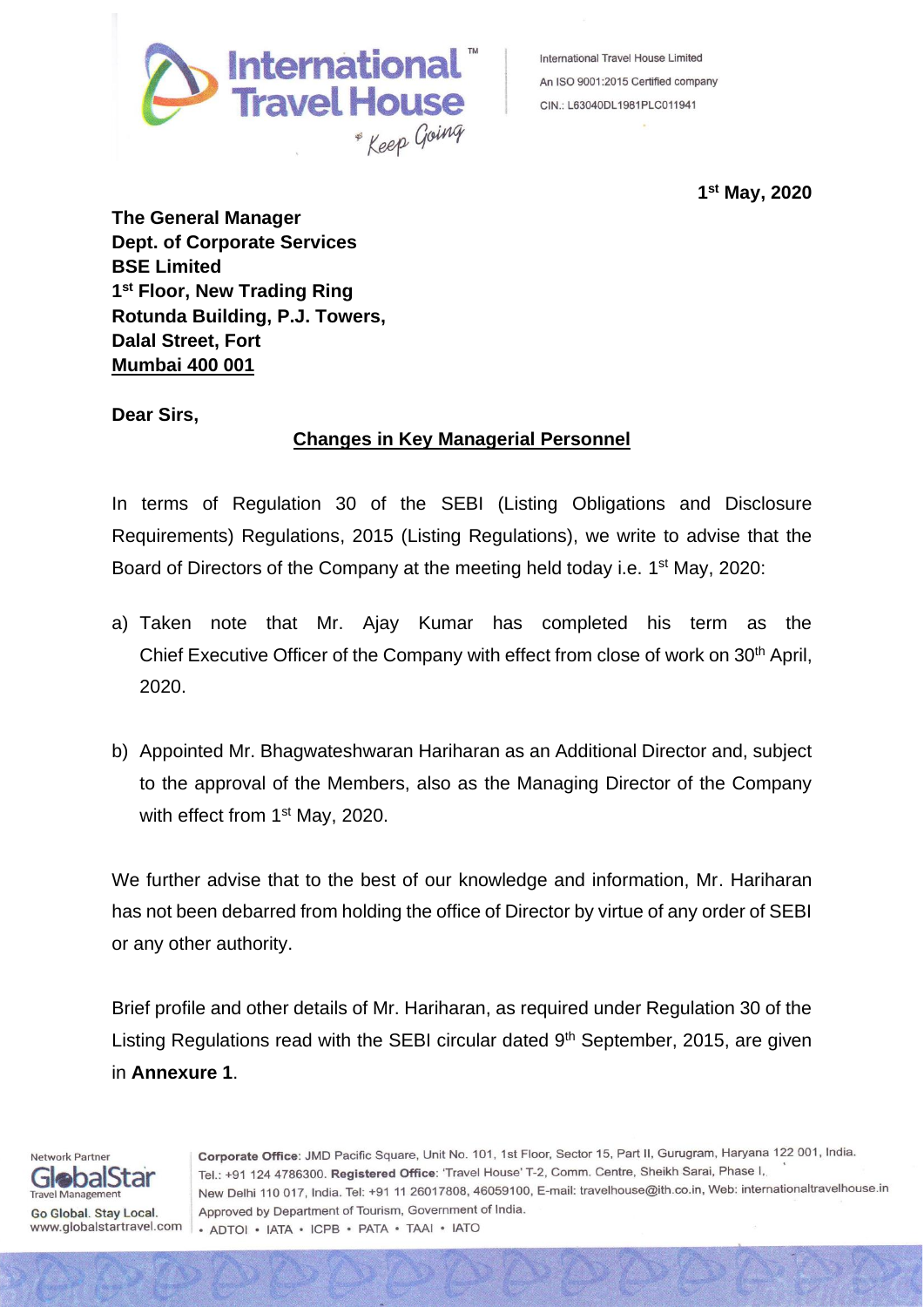

International Travel House Limited An ISO 9001:2015 Certified company CIN.: L63040DL1981PLC011941

We also advise that at the time of consideration of the above by the Nominations & Remuneration Committee and the Board, the Trading Window for purchasing / selling or dealing in the shares of the Company for Designated Employees (and their Immediate Relatives) was already closed in connection with the consideration by the Board of the Audited Financial Results of the Company for the financial year ended on 31st March, 2020, and will open 48 hours from the announcement of such results to the Stock Exchanges; the said closure of Trading Window was advised vide our letter dated 31<sup>st</sup> March, 2020.

The Board at the above-mentioned meeting also appointed Mr. Bhagwateshwaran Hariharan, Managing Director, Mr. Savio Sequeira, Chief Financial Officer, and Ms. Janaki Aggarwal, Company Secretary, any two of them jointly, as authorised persons to determine materiality of an event / information pursuant to the Company's Policy for determination of materiality of events and information for disclosure to the Stock Exchanges.

The updated list along with the contact details of authorised persons for determination of materiality of events and information is given under **Annexure 2**, as required under Regulation 30 of the Listing Regulations.

Due to the prevailing situation, this intimation is being filed under sd/-.

## **Your truly, For International Travel House Limited**

**Sd/- Jagdish Singh Director DIN: 00042258 Contact No: 9831043865**

Encl: a/a.

Network Partner GlobalStar **Travel Management** Go Global. Stay Local. www.globalstartravel.com Corporate Office: JMD Pacific Square, Unit No. 101, 1st Floor, Sector 15, Part II, Gurugram, Haryana 122 001, India. Tel.: +91 124 4786300. Registered Office: 'Travel House' T-2, Comm. Centre, Sheikh Sarai, Phase I, New Delhi 110 017, India. Tel: +91 11 26017808, 46059100, E-mail: travelhouse@ith.co.in, Web: internationaltravelhouse.in Approved by Department of Tourism, Government of India. · ADTOI · IATA · ICPB · PATA · TAAI · IATO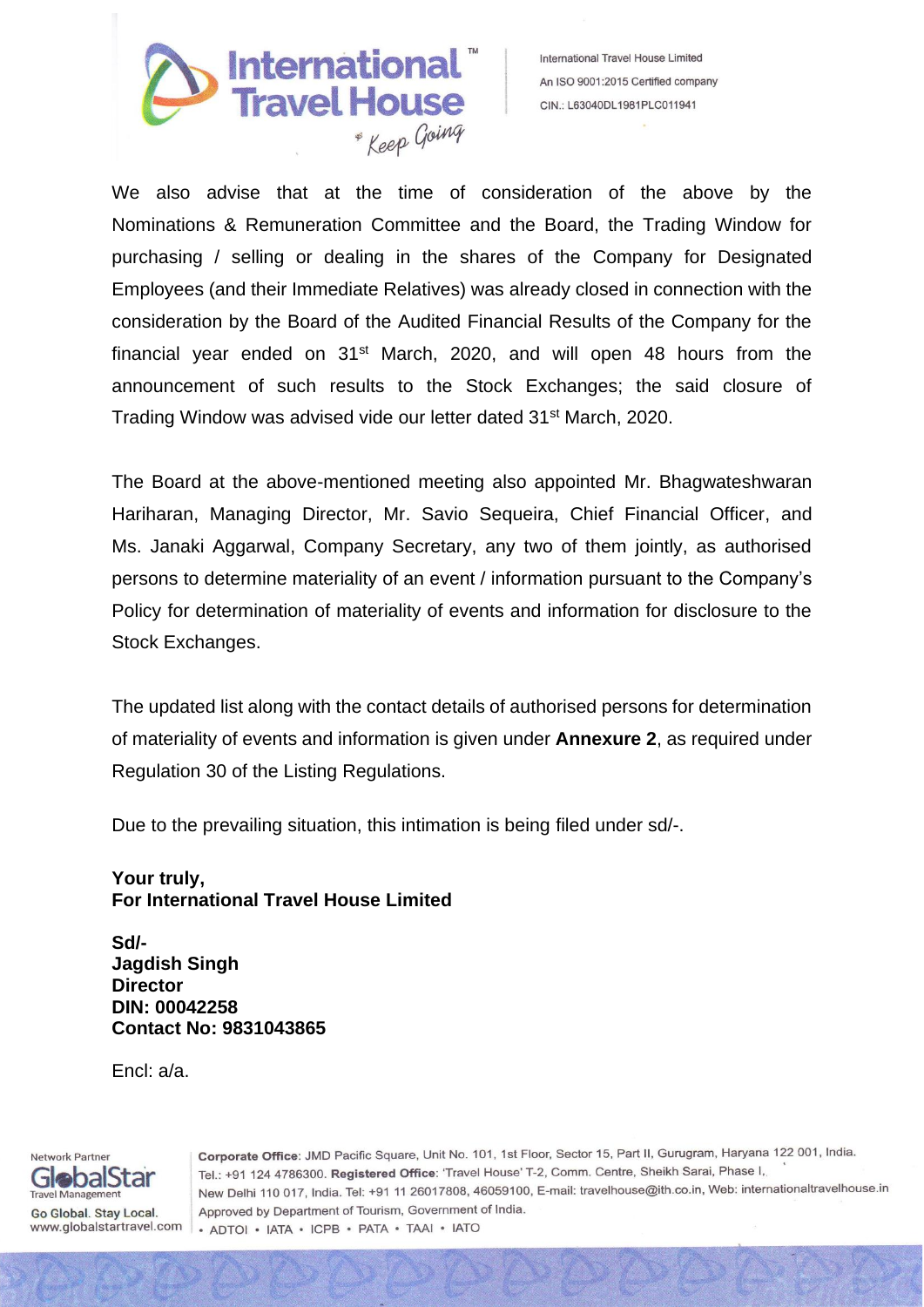

## **Annexure 1**

| SI. | <b>Particulars</b>                   | <b>Disclosures</b>                                                             |  |  |
|-----|--------------------------------------|--------------------------------------------------------------------------------|--|--|
| No. |                                      |                                                                                |  |  |
| 1.  | <b>Reason for Change</b>             | Appointment                                                                    |  |  |
| 2.  | Date and term of                     | Appointed as an Additional Director with effect from 1 <sup>st</sup> May, 2020 |  |  |
|     | appointment                          | to hold office until the conclusion of the next Annual General                 |  |  |
|     |                                      | Meeting of the Company. Also appointed, subject to the approval                |  |  |
|     |                                      | of the Members, as Managing Director of the Company with effect                |  |  |
|     |                                      | from the aforesaid date.                                                       |  |  |
| 3.  | <b>Brief Profile</b>                 | Mr. Bhagwateshwaran Hariharan (57), DIN: 02953902, has been                    |  |  |
|     |                                      | associated with ITC Limited (ITC) since 1986 and has rich and                  |  |  |
|     |                                      | immense experience of over 32 years in the field of marketing. An              |  |  |
|     |                                      | Arts graduate, he began his career with Nestle India Ltd. in Sales             |  |  |
|     |                                      | & Distribution for two years. After he post graduated in                       |  |  |
|     |                                      | Management, he joined ITC-Welcomgroup as a Marketing                           |  |  |
|     |                                      | Management Trainee.                                                            |  |  |
|     |                                      |                                                                                |  |  |
|     |                                      | Over the years, he has handled a wide range of responsibilities                |  |  |
|     |                                      | Electronic<br>Distribution,<br>Product<br>encompassing<br>sales,               |  |  |
|     |                                      | Development and Brand Management. He assumed charge of the                     |  |  |
|     |                                      | Sales & Marketing function of the Hotels Division of ITC in 2003.              |  |  |
|     |                                      |                                                                                |  |  |
|     |                                      | ITC has deputed the services of Mr. Hariharan to the Company.                  |  |  |
| 4.  | <b>Disclosure</b><br>of <sub>l</sub> | None                                                                           |  |  |
|     | relationship                         |                                                                                |  |  |
|     | between Directors                    |                                                                                |  |  |



Corporate Office: JMD Pacific Square, Unit No. 101, 1st Floor, Sector 15, Part II, Gurugram, Haryana 122 001, India. Tel.: +91 124 4786300. Registered Office: 'Travel House' T-2, Comm. Centre, Sheikh Sarai, Phase I, New Delhi 110 017, India. Tel: +91 11 26017808, 46059100, E-mail: travelhouse@ith.co.in, Web: internationaltravelhouse.in Approved by Department of Tourism, Government of India. · ADTOI · IATA · ICPB · PATA · TAAI · IATO